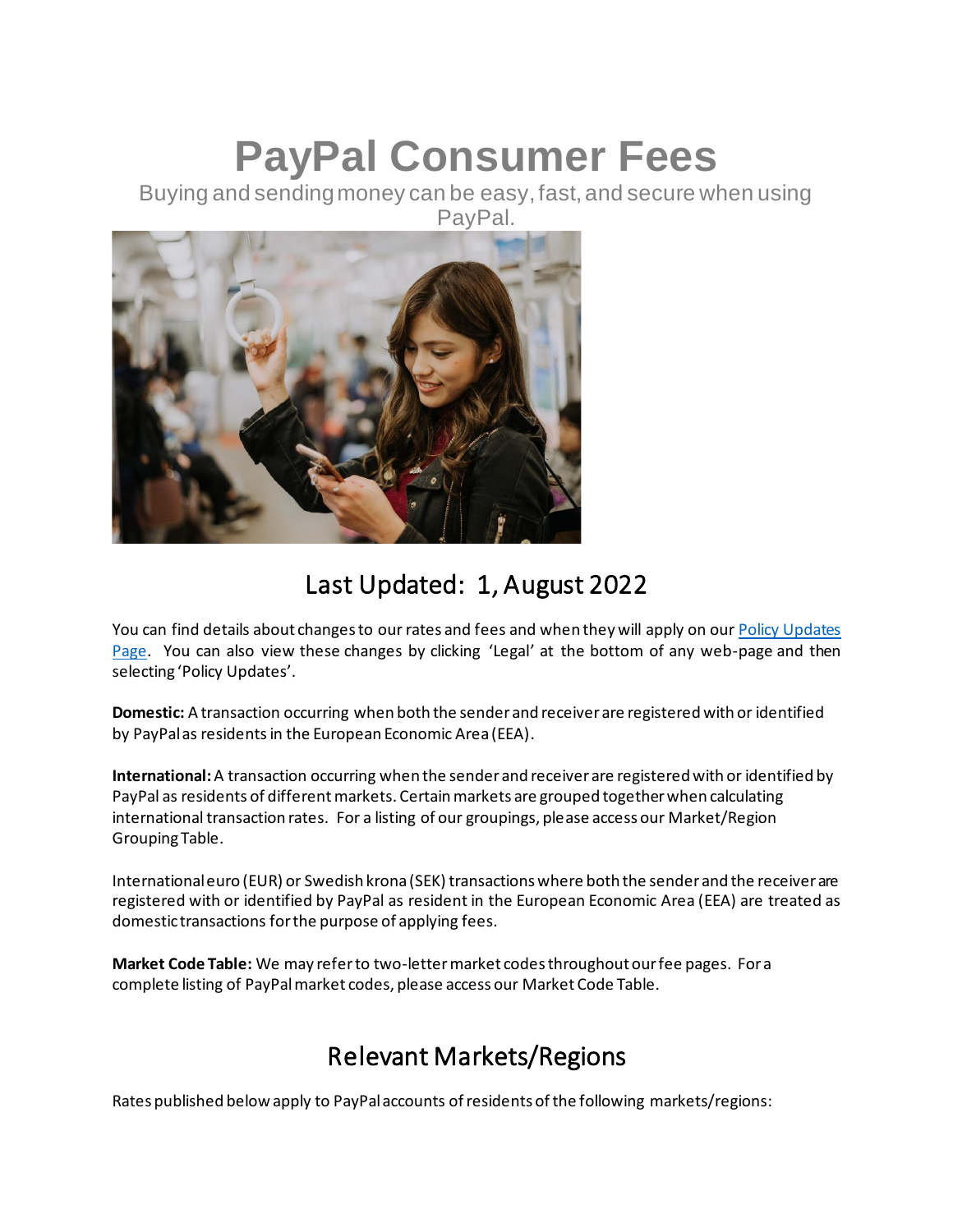#### Markets/Regions list

| Bulgaria (BG)       | Latvia (LV)        | San Marino (SM) |
|---------------------|--------------------|-----------------|
| Cyprus (CY)         | Liechtenstein (LI) | Slovakia (SK)   |
| Czech Republic (CZ) | Lithuania (LT)     | Slovenia (SI)   |
| Estonia (EE)        | Malta (MT)         |                 |
| Greece (GR)         | Romania (RO)       |                 |

# Buying with PayPal

It's free to use PayPal to donate or to pay for a purchase or any other type of commercial transaction unless it involves a currency conversion.

#### Online or in-store

Rate

No Fee (when no [currency conversion](#page-3-0) is involved)

# Selling with PayPal

When you buy or sell goods or services, make any other commercial type of transaction, send or receive a donation or receive a payment when you "request money" using PayPal, we call that a "commercial transaction".

For the listings of selling rates, please visit our PayPal Merchant Fees Page.

#### Receiving Donations

When you send or receive donations, such as through Generosity Network fundraisers or otherwise, we call this a "donation".

#### Standard rate for receiving domestic donations

| <b>Transaction Type</b>                            | Rate                                      |
|----------------------------------------------------|-------------------------------------------|
| Donation                                           | $3.40% + fixed$ fixed fee                 |
| QR Code Transactions - 10.01 EUR and above for CY. | <b>Commercial Transaction rates apply</b> |
| CZ, EE, GR, LV, MT, SI, & SK                       |                                           |
| QR code Transactions - 10.00 EUR and below for CY, | <b>Commercial Transaction rates apply</b> |
| CZ, EE, GR, LV, MT, SI, & SK                       |                                           |

#### Receiving international donations

The fee for receiving domestic donations applies plus the [additional percentage-based fee for](#page-2-1)  [international donations.](#page-2-1)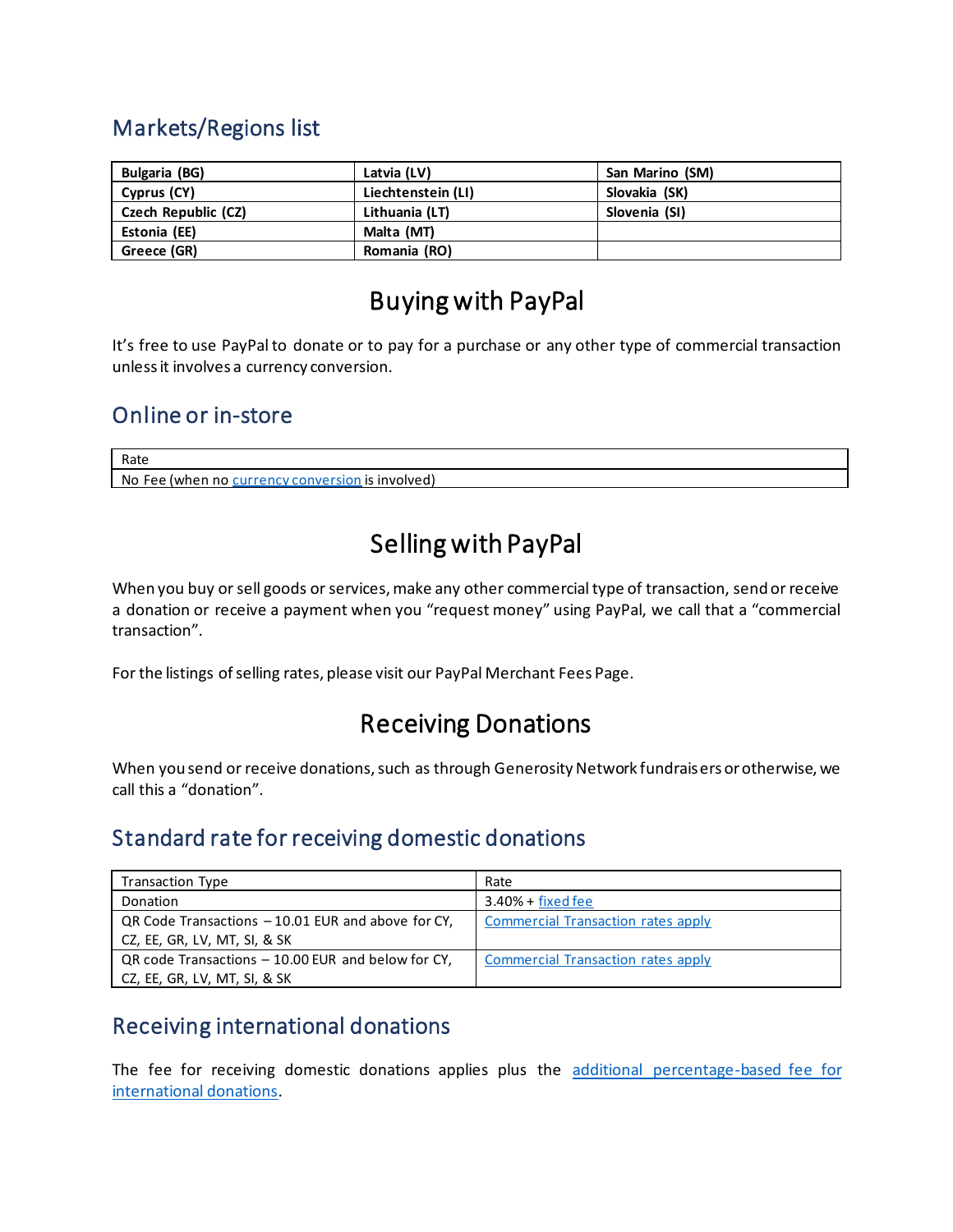#### <span id="page-2-1"></span>Additional percentage-based fee for international donations

| Where sender's market/region is | Fee    |
|---------------------------------|--------|
| EEA                             | No fee |
| UK                              | 1.29%  |
| All other markets               | 1.99%  |

#### <span id="page-2-0"></span>Fixed fee for donations (based on currency received)

| Currency           | Fee       | Currency           | Fee       |
|--------------------|-----------|--------------------|-----------|
| Australian dollar  | 0.30 AUD  | New Taiwan dollar  | 10.00 TWD |
| Brazilian real     | 0.60 BRL  | New Zealand dollar | 0.45 NZD  |
| Canadian dollar    | 0.30 CAD  | Norwegian krone    | 2.80 NOK  |
| Czech koruna       | 10.00 CZK | Philippine peso    | 15.00 PHP |
| Danish krone       | 2.60 DKK  | Polish zloty       | 1.35 PLN  |
| Euro               | 0.35 EUR  | Russian ruble      | 10.00 RUB |
| Hong Kong dollar   | 2.35 HKD  | Singapore dollar   | 0.50 SGD  |
| Hungarian forint   | 90.00 HUF | Swedish krona      | 3.25 SEK  |
| Israeli new shekel | 1.20 ILS  | Swiss franc        | 0.55 CHF  |
| Japanese yen       | 40.00 JPY | Thai baht          | 11.00 THB |
| Malaysian ringgit  | 2.00 MYR  | UK pounds sterling | 0.20 GBP  |
| Mexican peso       | 4.00 MXN  | US dollar          | 0.30 USD  |

# Sending and receiving money

When you send money (initiated from the "Friends and Family" tab of the "Send Money" flow) to, or receive money into your PayPal account from, friends and family without making an underlying commercial transaction (that is, the payment is not for the purchase of goods or services or for making any other commercial transaction), we call that a "personal transaction".

The rates relating to personal transactions are set out below.

#### Sending domestic personal transactions

| Rate                                                                   |  |
|------------------------------------------------------------------------|--|
| No.<br>$\overline{c}$<br>$\sim$<br>tee<br>lwhen<br>nvolvea,<br>no<br>. |  |

#### Sending international personal transactions

| Market of recipient's address                      | Rate     |
|----------------------------------------------------|----------|
| Canada, Europe I, Europe II, Northern Europe, & US | 1.99 EUR |
| Any other market/region                            | 3.99 EUR |

Fees charged in different currencies for sending payments: We will collect the fee from balance in the currency in which the fee is payable. To do *this, we may need to convert the fee amount from your sending balance into the currency in which the fee is payable, in which case the fees for "Conversions in all other cases" also apply.*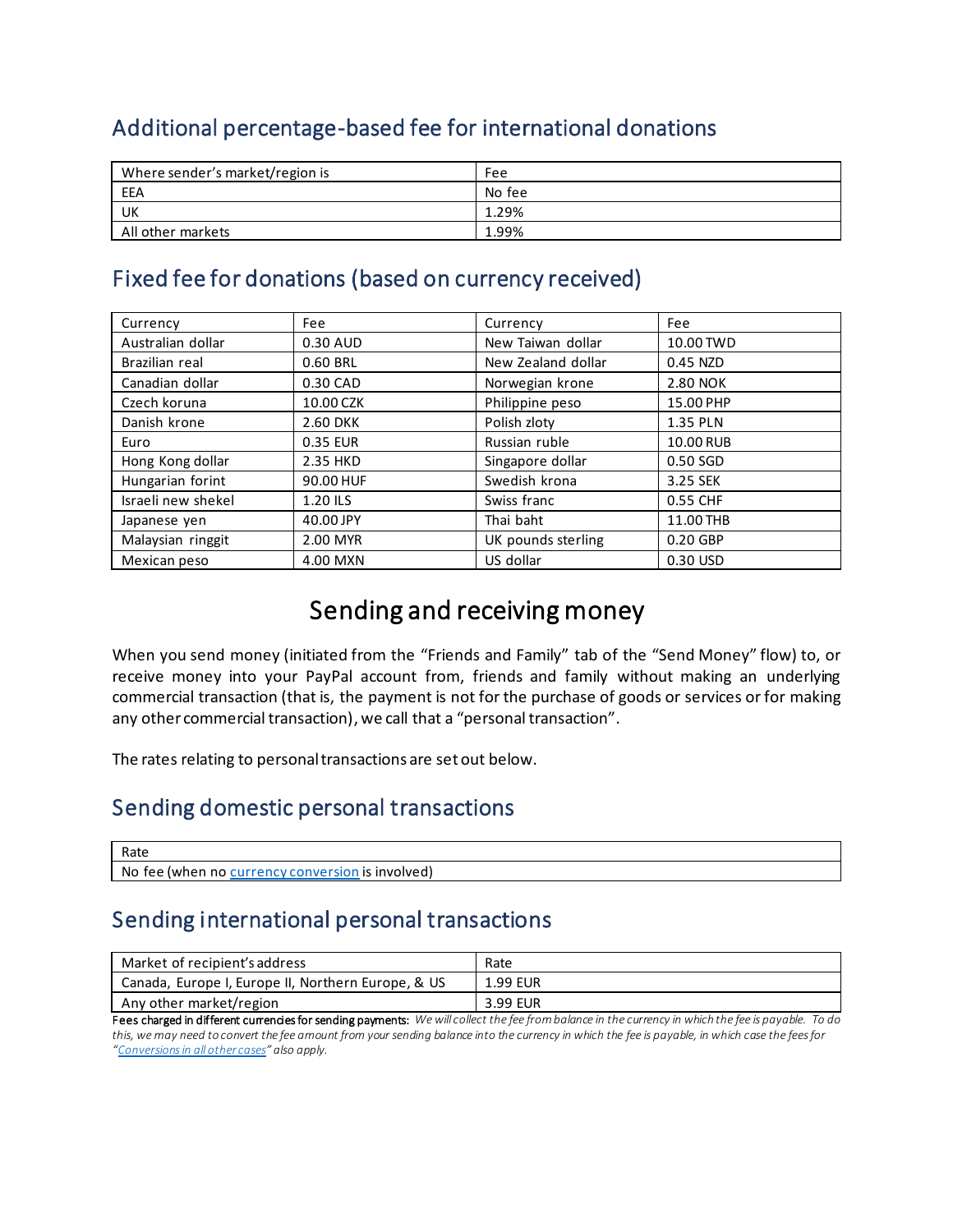#### Receiving personal transactions

Rate

<span id="page-3-0"></span>No fee (when n[o currency conversion](#page-3-0) is involved)

# Currency Conversions

For information about how we convert currency, please see th[e user agreement](https://www.paypal.com/mt/webapps/mpp/cz/useragreement-full?locale.x=en_MT#currency-conversion1).

Please access the Currency Converter tool below to indicate the applicable rate that may apply to your transaction. Any rates shown are subject to change based on time and date of the completed transaction.

[Currency Converter Tool](https://www.paypal.com/cz/smarthelp/article/faq1976)

#### Converting balance for a business account and transactions for which a receiver has agreed to bear the currency conversion

Rate

3.00% above the base exchange rate

# Withdrawals Out of PayPal

You can typically withdraw money out of PayPal by standard withdrawals/transfers to your linked bank account or eligible debit cards. Withdrawal to a bank account or a card may not be possible in all markets/regions. A currency conversion (an[d currency conversion fees](#page-3-0)) may also apply.

*Note: For additional listings of withdrawal/transfer rates out of business accounts, please visit our PayPal Merchant Fees Page.*

#### Withdrawing a balance from a personal PayPal account

| Withdrawal/Transfer to | Market/Region                         | Rate                             |
|------------------------|---------------------------------------|----------------------------------|
| Bank account           | All (where available)                 | No Fee (when no currency         |
|                        |                                       | conversion is involved)          |
| US bank account        | CZ, EE, GR, LT, LV, MT, SI, SK, & SM, | 3.00% (when no currency          |
|                        |                                       | conversion is involved)          |
|                        | BG, CY, LI, & RO                      | No Fee (when no currency         |
|                        |                                       | conversion is involved)          |
| Cards                  | <b>BG, RO, &amp; SI</b>               | 1.00% of amount transferred      |
|                        |                                       | Minimum and maximum<br>$\bullet$ |
|                        |                                       | fees apply based on the          |
|                        |                                       | card withdrawal currency,        |
|                        |                                       | in the table below               |
|                        | CY, EE, GI, LI, LT, LV, MT, SK, & SM  | Fixed Fee for card withdrawal    |
|                        |                                       | applies per withdrawal           |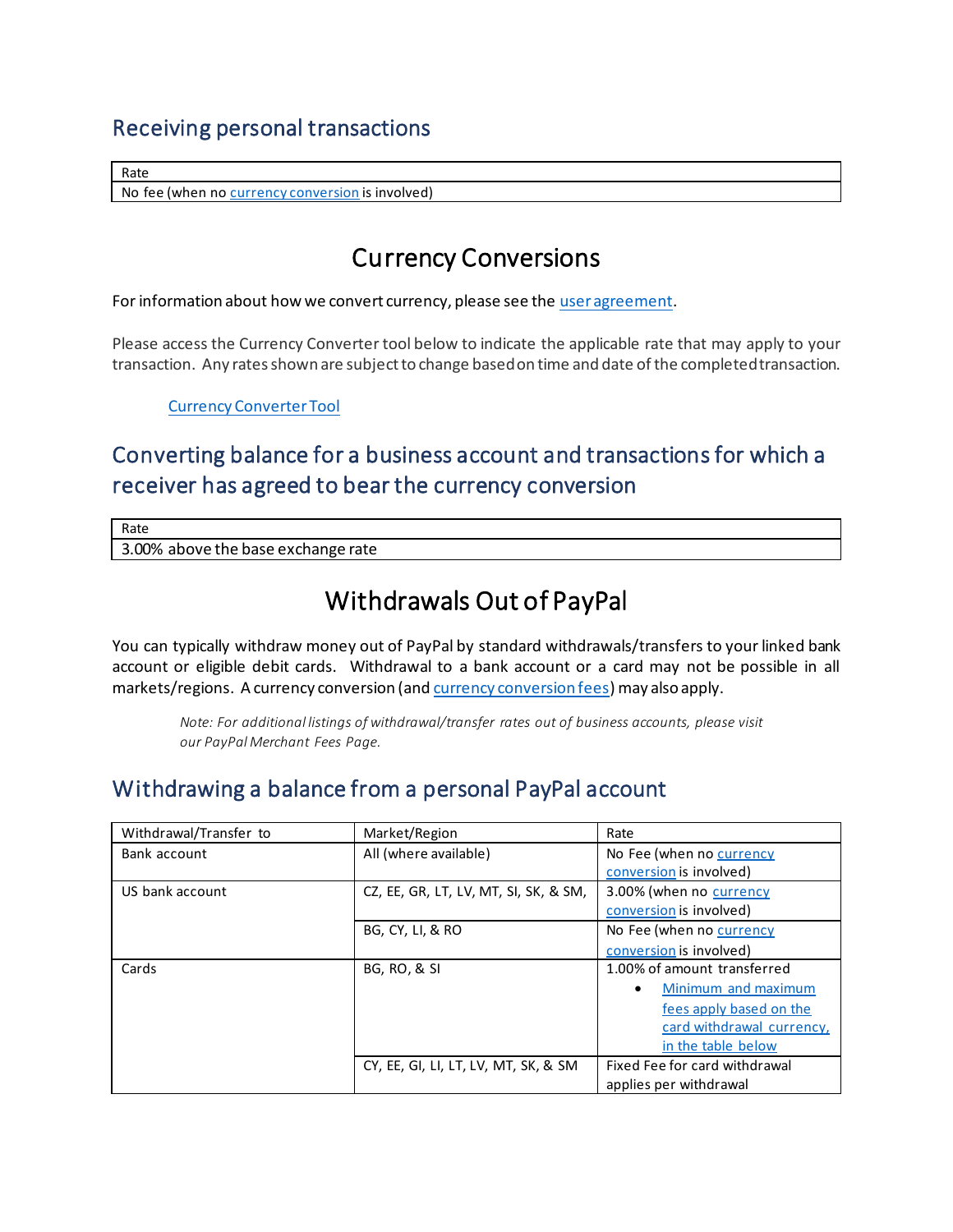|                                              | Fees apply based on the<br>card withdrawal currency,<br>in the table below |
|----------------------------------------------|----------------------------------------------------------------------------|
| Any other market/region (where<br>available) | 2.00 EUR                                                                   |

# <span id="page-4-0"></span>BG, RO, & SI - Minimum and maximum fees

| Dased On card withdrawarcurrency. |                 |               |
|-----------------------------------|-----------------|---------------|
| Currency                          | Minimum Fee     | Maximum Fee   |
| Armenian dram                     | 135.00 AMD      | 5250.00 AMD   |
| Australian dollar                 | 0.25 AUD        | 10.00 AUD     |
| Azerbaijan manat                  | 0.45 AZN        | 17.50 AZN     |
| Bahraini dinar                    | 0.10 BHD        | 4.00 BHD      |
| Belizean dollar                   | 0.50 BZD        | 20.00 BZD     |
| <b>Bulgarian lev</b>              | 0.50 BGN        | 20.00 BGN     |
| Canadian dollar                   | 0.25 CAD        | 10.00 CAD     |
| CFA franc                         | 135.00 XOF      | 5400.00 XOF   |
| Croatian kuna                     | 2.00 HRK        | 70.00 HRK     |
| Czech koruna                      | 5.70 CZK        | 230.00 CZK    |
| Danish krone                      | <b>1.80 DKK</b> | 70.00 DKK     |
| Euro                              | 0.25 EUR        | 10.00 EUR     |
| Hong Kong dollar                  | 2.00 HKD        | 80.00 HKD     |
| Hungarian forint                  | 70.00 HUF       | 2900.00 HUF   |
| Israeli new shekel                | 1.00 ILS        | 40.00 ILS     |
| Japanese yen                      | 30.00 JPY       | 1100.00 JPY   |
| Jordanian dinar                   | 0.20 JOD        | 7.25 JOD      |
| Kuwaiti dinar                     | 1 KWD           | No Max        |
| Kyrgyzstani som                   | 22.50 KGS       | 850.00 KGS    |
| Malaysian ringgit                 | 1.00 MYR        | 40.00 MYR     |
| Mexican peso                      | 5.00 MXN        | 200.00 MXN    |
| Mozambican metical                | 20.00 MZN       | 750.00 MZN    |
| New Zealand dollar                | 0.40 NZD        | 15.00 NZD     |
| Norwegian krone                   | 1.00 NOK        | 40.00 NOK     |
| Omani rial                        | 0.10 OMR        | 4.00 OMR      |
| Philippine peso                   | 10.00 PHP       | 500.00 PHP    |
| Polish zloty                      | 1.00 PLN        | 40.00 PLN     |
| Qatari rial                       | 1.00 QAR        | 40.00 QAR     |
| Romania new lei                   | 1.00 RON        | 40.00 RON     |
| Russian ruble                     | 20.00 RUB       | 700.00 RUB    |
| Rwandan franc                     | 250.00 RWF      | 10,000.00 RWF |
| Serbian dinar                     | 25.00 RSD       | 1000.00 RSD   |
| Singapore dollar                  | 0.50 SGD        | 15.00 SGD     |
| South African rand                | 3.60 ZAR        | 145.00 ZAR    |
| Sri Lanka rupee                   | 50.00 LKR       | 1800.00 LKR   |
| Swedish krona                     | 2.50 SEK        | 100.00 SEK    |
| Thai baht                         | 8.00 THB        | 320.00 THB    |
| Tunisian dinar                    | 0.75 TND        | 27.50 TND     |
| Turkish lira                      | 1.50 TRY        | 60.00 TRY     |
| Ugandan shilling                  | 930.00 UGX      | 37,500.00 UGX |

Based on card withdrawal currency: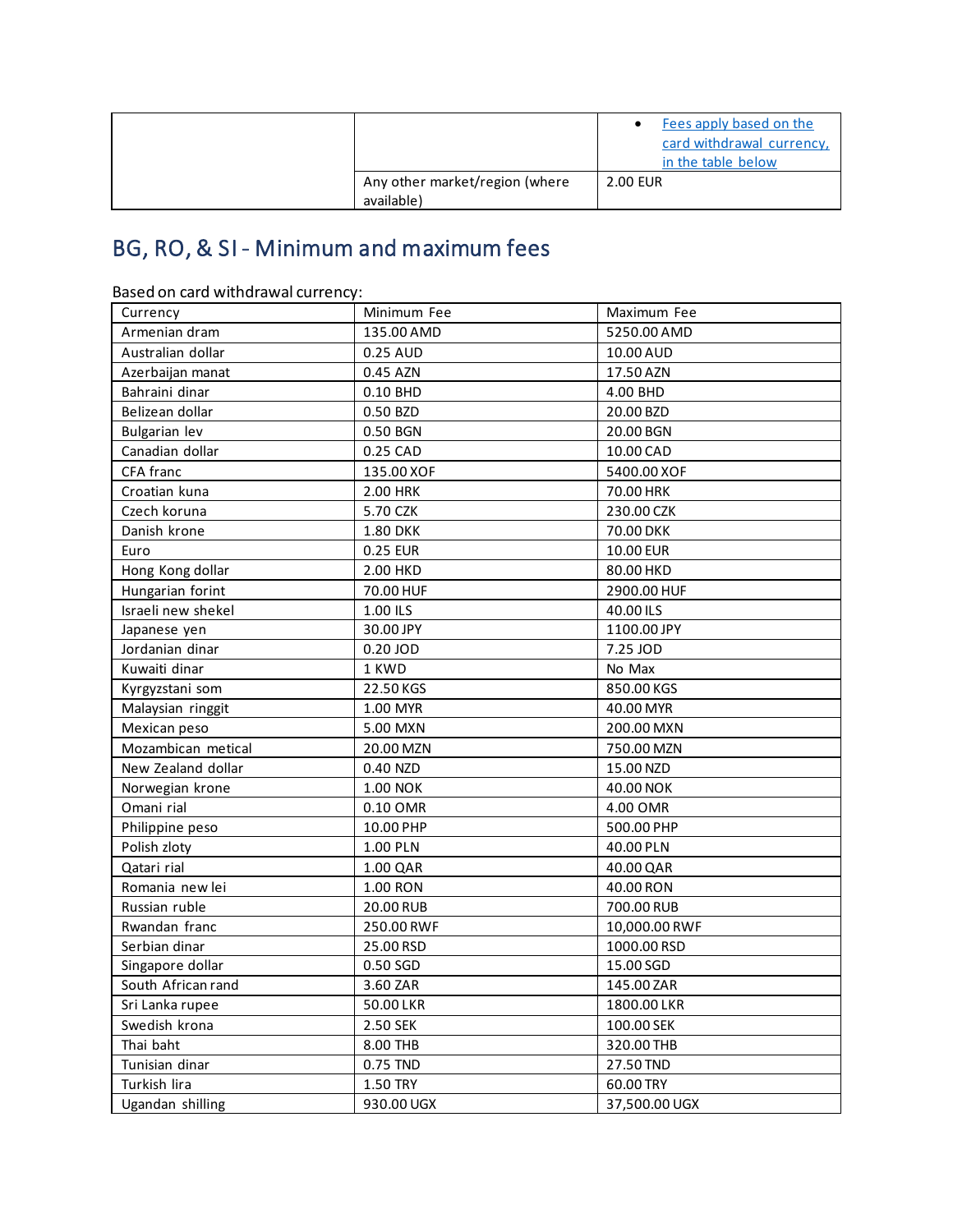| United Arab Emirates dirham | 0.90 AED         | 36.70 AED         |  |
|-----------------------------|------------------|-------------------|--|
| UK pounds sterling          | 0.20 GBP         | 8.00 GBP          |  |
| US dollar                   | 0.25 USD         | 10.00 USD         |  |
| Venezuelan bolivar          | 2,000,000.00 VES | 60,000,000.00 VES |  |
| Zambian kwacha              | 5.50 ZMW         | 215.00 ZMW        |  |
| <b>ALL Other Currencies</b> | No Min           | No Max            |  |

# <span id="page-5-0"></span>CY, EE, LI, LT, LV, MT, SK & SM - Fixed fee for card withdrawal

Based on card withdrawal currency:

| Currency         | Fee        | Currency           | Fee        | Currency     | Fee        | Currency     | Fee         |
|------------------|------------|--------------------|------------|--------------|------------|--------------|-------------|
| Albania lek      | 276.00     | Czech              | 55.00 CZK  | Lari         | 7.00 GEL   | Russian      | 150.00 RUB  |
|                  | ALL        | koruna             |            |              |            | ruble        |             |
| Algerian         | 300.00     | Dalasi             | 128.00     | Latvian lat  | 1.50 LVL   | Rwandan      | 2500.00 RWF |
| dinar            | <b>DZD</b> |                    | <b>GMD</b> |              |            | franc        |             |
| Angola           | 1233.00    | Danish             | 15.00 DKK  | Leone        | 24662.00   | Saint        | 2.00 SHP    |
| kwanza           | AOA        | krone              |            |              | SLL        | Helena       |             |
|                  |            |                    |            |              |            | pound        |             |
| Argentine        | 8.00 ARS   | Denar              | 139.00     | Lempira      | 62.00 HNL  | Saudi riyal  | 9.00 SAR    |
| peso             |            |                    | <b>MKD</b> |              |            |              |             |
| Armenian         | 1350.00    | Djibouti           | 444.00 DJF | Lilangeni    | 36.00 SZL  | Serbian      | 265.00 RSD  |
| dram             | AMD        | franc              |            |              |            | dinar        |             |
| Aruban           | 5.00 AWG   | Dominican          | 133.00     | Lithuanian   | 7.00 LTL   | Seychelles   | 34.00 SCR   |
| florin           |            | peso               | <b>DOP</b> | litas        |            | rupee        |             |
| Australian       | 3.50 AUD   | Dong               | 57937.00   | Malaysian    | 8.00 MYR   | Singapore    | 4.00 SGD    |
| dollar           |            |                    | <b>VND</b> | ringgit      |            | dollar       |             |
| Azerbaijan       | 4.50 AZN   | East               | 7.00 XCD   | Malagasy     | 9129.00    | Slovak       | 70.00 SKK   |
| manat            |            | Caribbean          |            | Ariary       | <b>MGA</b> | koruna       |             |
| Bahamian         | 3.00 BSD   | dollar<br>Egyptian | 40.00 EGP  | Maltese lira | 0.90 MTL   | Solomon      | 21.00 SBD   |
| dollar           |            | pound              |            |              |            | Islands      |             |
|                  |            |                    |            |              |            | dollar       |             |
| Bahraini         | 1.00 BHD   | Estonian           | 30.00 EEK  | Mauritanian  | 937.00     | Somali       | 1449.00 SOS |
| dinar            |            | kroon              |            | ouguiya      | <b>MRO</b> | shilling     |             |
| Balboa           | 2.50 PAB   | Ethiopian          | 80.00 ETB  | Mauritius    | 92.00      | Somoni       | 26.00 TJS   |
|                  |            | birr               |            | rupee        | <b>MUR</b> |              |             |
| <b>Barbados</b>  | 5.00 BBD   | Euro               | 2.00 EUR   | Mexican      | 30.00      | Sri<br>Lanka | 454.00 LKR  |
| dollar           |            |                    |            | peso         | <b>MXN</b> | rupee        |             |
| Belizean         | 5.00 BZD   | Falkland           | 2.00 FKP   | Moldovan     | 44.00 MDL  | Surinam      | 19.00 SRD   |
| dollar           |            | Islands            |            | leu          |            | dollar       |             |
|                  |            | pound              |            |              |            |              |             |
| Bermudian        | 3.00 BMD   | Fiji dollar        | 5.00 FJD   | Moroccan     | 24.00      | Swedish      | 18.00 SEK   |
| dollar           |            |                    |            | dirham       | MAD        | krona        |             |
| <b>Bhutan</b>    | 178.00     | Gibraltar          | 1.50 GIP   | Mozambican   | 200.00     | Swiss franc  | 3.50 CHF    |
| ngultrum         | <b>BTN</b> | pound              |            | metical      | <b>MZN</b> |              |             |
| Boliviano        | 17.00      | Guarani            | 16312.00   | Naira        | 906.00     | Tala         | 7.00 WST    |
|                  | <b>BOB</b> |                    | PYG        |              | <b>NGN</b> |              |             |
| Botswana         | 27.00      | Guinea             | 23848.00   | Namibia      | 36.00 NAD  | Tanzanian    | 5760.00 TZS |
| pula             | <b>BWP</b> | franc              | <b>GNF</b> | dollar       |            | shilling     |             |
| <b>Brazilian</b> | 4.50 BRL   | Guyana             | 522.00     | Nepalese     | 286.00     | Tenge        | 943.00 KZT  |
| real             |            | dollar             | <b>GYD</b> | rupee        | <b>NPR</b> |              |             |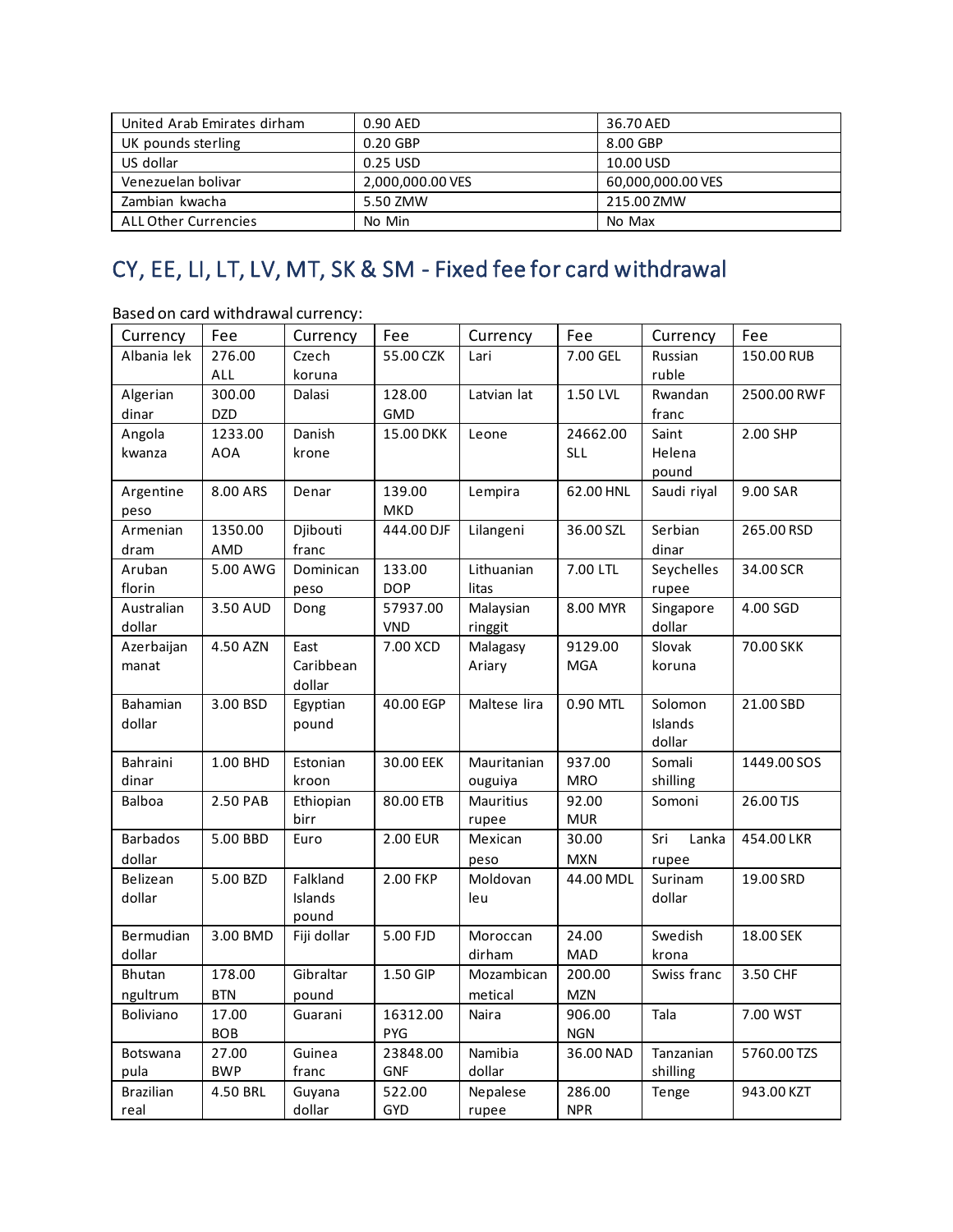| Brunei<br>dollar                   | 3.00 BND              | Hong Kong<br>dollar   | 20.00 HKD             | Netherlands<br>Antillean<br>guilder | 4.00 ANG               | Thai baht                        | 90.00 THB                   |
|------------------------------------|-----------------------|-----------------------|-----------------------|-------------------------------------|------------------------|----------------------------------|-----------------------------|
| <b>Bulgarian</b><br>lev            | 3.50 BGN              | Hryvnia               | 61.00 UAH             | New Taiwan<br>dollar                | 87.50<br><b>TWD</b>    | Trinidad<br>and Tobago<br>dollar | 17.00 TTD                   |
| Burundi<br>franc                   | 4725.00<br><b>BIF</b> | Hungarian<br>forint   | 500.00<br><b>HUF</b>  | New Zealand<br>dollar               | 4.00 NZD               | Tugrik                           | 6867.00 MNT                 |
| Cabo Verde<br>escudo               | 249.00<br><b>CVE</b>  | Iceland<br>krona      | 170.00 ISK            | Norwegian<br>krone                  | 16.00 NOK              | Tunisian<br>dinar                | 7.50 TND                    |
| Canadian<br>dollar                 | 3.00 CAD              | Indian<br>rupee       | 100.00<br><b>INR</b>  | Nuevo Sol                           | 8.00 PEN               | Turkish lira                     | 3.80 TRY                    |
| Cayman<br>Island<br>dollar         | 2.00 KYD              | Israeli new<br>shekel | 11.00 ILS             | Omani rial                          | 1.00 OMR               | Uganda<br>shilling               | 9194.00 UGX                 |
| franc<br><b>CFA</b><br><b>BEAC</b> | 1478.00<br>XAF        | Japanese<br>yen       | 300.00 JPY            | Pa'anga                             | 6.00 TOP               | <b>UAE</b><br>dirham             | 10.00 AED                   |
| CFA france                         | 1350.00<br><b>XOF</b> | Jamaican<br>dollar    | 335.00<br><b>JMD</b>  | Philippine<br>peso                  | 100.00<br>PHP          | UK pounds<br>sterling            | 1.50 GBP                    |
| Chilean<br>peso                    | 1200.00<br><b>CLP</b> | Jordanian<br>dinar    | 2.00 JOD              | Polish zloty                        | 8.00 PLN               | US dollar                        | 2.50 USD                    |
| Comoro<br>franc                    | 1109.00<br><b>KMF</b> | Kenyan<br>shilling    | 252.00<br><b>KES</b>  | Qatari rial                         | 9.00 QAR               | Uruguay<br>peso                  | 50.00<br>UYI/UYU            |
| Cordoba<br>oro                     | 85.00 NIO             | Kina                  | 9.00 PGK              | Quetzal                             | 19.00 GTQ              | Vatu                             | 291.00 VUV                  |
| Columbian<br>peso                  | 8329.00<br>COP        | Kip                   | 22196.00<br>LAK       | Rand                                | 20.00 ZAR              | Venezuelan<br>bolivar            | 15,000,000.00<br><b>VES</b> |
| Congolese<br>franc                 | 4226.00<br><b>CDF</b> | Kuna                  | 15.00 HRK             | Riel                                | 10300.00<br><b>KHR</b> | Won                              | 2915.00 KRW                 |
| Convertible<br>mark                | 4.00 BAM              | Kuwaiti<br>dinar      | 2.50 KWD              | Romanian<br>leu                     | 6.00 RON               | Yemeni rial                      | 626.00 YER                  |
| Costa Rican<br>colon               | 1408.00<br><b>CRC</b> | Kwacha                | 1842.00<br><b>MWK</b> | Rufiyaa                             | 39.00<br><b>MVR</b>    | Yuan<br>renminbi                 | 17.00 CNY                   |
| Cypriot<br>pound                   | 1.20 CYP              | Kyrgyzstani<br>som    | 225.00<br>KGS         | Rupiah                              | 23000.00<br><b>IDR</b> | Zambian<br>kwacha                | 55.00 ZMW                   |

# Other Consumer Fees

Included below are fees associated with events, requests, or actions that may happen when you use your account.

#### Other Fees

| Activity                          | Description                         | Rate                              |
|-----------------------------------|-------------------------------------|-----------------------------------|
| Bank Return on                    | This fee is charged when a          | See Bank Return on                |
| Withdrawal/Transfer out of PayPal | withdrawal/transfer out of PayPal   | Withdrawal/Transfer out of PayPal |
|                                   | is attempted by a user and it fails | Table below.                      |
|                                   | because incorrect bank account      |                                   |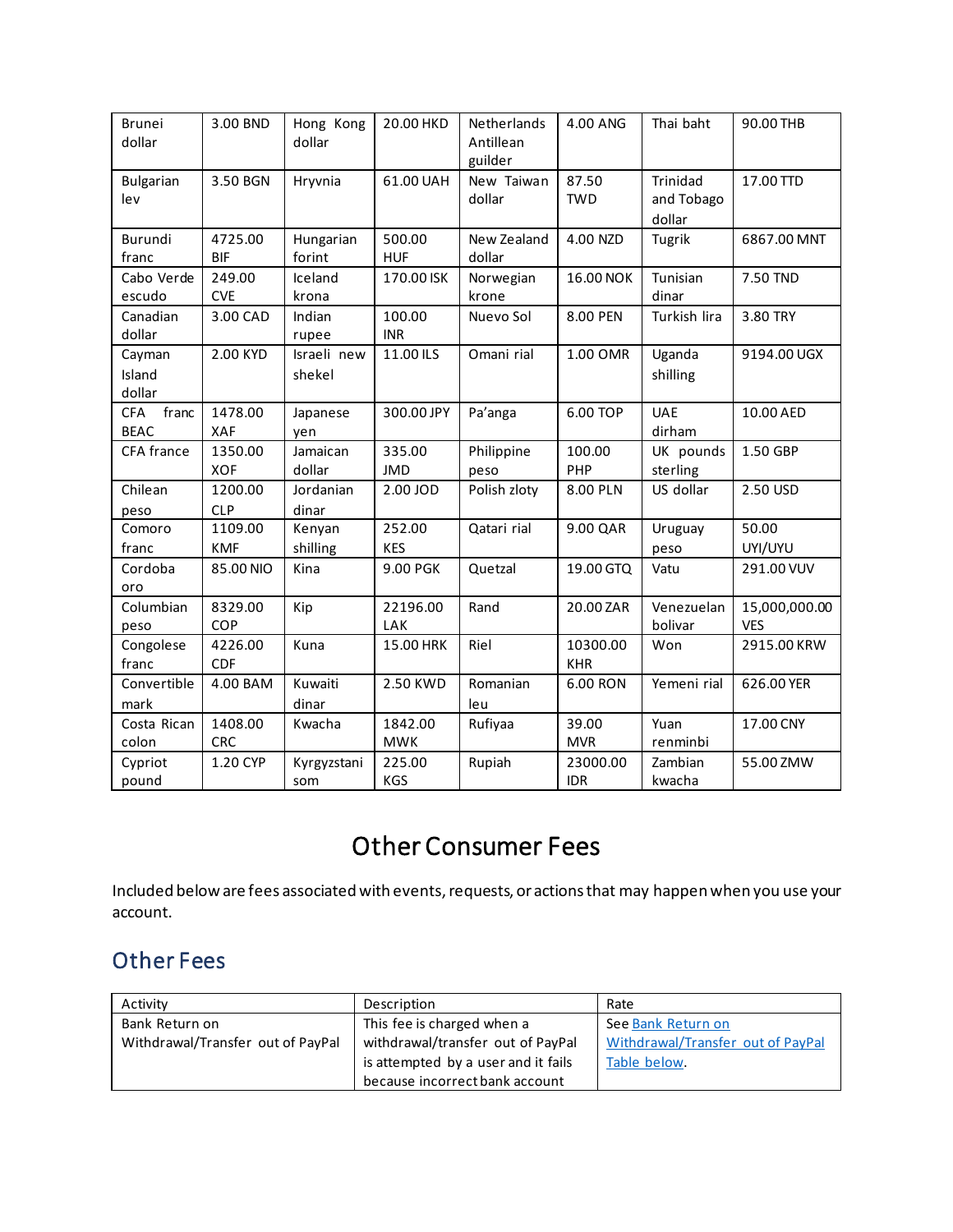|                                                      | information or delivery information<br>is provided.                                                                                                                                                                                                                                          |                                                                      |
|------------------------------------------------------|----------------------------------------------------------------------------------------------------------------------------------------------------------------------------------------------------------------------------------------------------------------------------------------------|----------------------------------------------------------------------|
| <b>Credit Card and Debit Card</b><br>Confirmation(s) | Some users, in order to increase<br>their sending limit or as PayPal may<br>determine, may be charged a credit<br>card and debit card link and<br>confirmation fee. This amount will<br>be refunded when you successfully<br>complete the credit card or debit<br>card verification process. | See Credit Card and Debit Card Link<br>and Confirmation Table below. |
| Inactive PayPal Account                              | The inactivity fee will be the lesser<br>of the fee listed below or the<br>remaining balance in your account.                                                                                                                                                                                | See Inactive PayPal Account Fee<br>Table below.                      |
| Records Request                                      | This fee will apply for requests of<br>information relating to why we had<br>reasonable justification to refuse<br>your payment order. We will not<br>charge you for records requested<br>in connection with your good-faith<br>assertion of an error in your PayPal<br>account.             | 10.00 GBP or 12.00 EUR (per item)                                    |

# <span id="page-7-0"></span>Bank Return on Withdrawal/Transfer out of PayPal Table

| Market/Region                    | Rate        |
|----------------------------------|-------------|
| Czech Republic users             | 200.00 CZK  |
| Hungarian users                  | 1500.00 HUF |
| Users registered in the Eurozone | 3.00 EUR    |

# <span id="page-7-1"></span>Credit Card and Debit Card Link and Confirmation Table

| Currency           | Rate            | Currency           | Rate       |
|--------------------|-----------------|--------------------|------------|
| Australian dollar  | 2.00 AUD        | New Taiwan dollar  | 70.00 TWD  |
| Brazilian real     | 4.00 BRL        | New Zealand dollar | 3.00 NZD   |
| Canadian dollar    | 2.45 CAD        | Norwegian krone    | 15.00 NOK  |
| Czech koruna       | 50.00 CZK       | Philippine peso    | 100.00 PHP |
| Danish krone       | 12.50 DKK       | Polish zloty       | 6.50 PLN   |
| Euro               | <b>1.50 EUR</b> | Russian ruble      | 60.00 RUB  |
| Hong Kong dollar   | 15.00 HKD       | Singapore dollar   | 3.00 SGD   |
| Hungarian forint   | 400.00 HUF      | Swedish krona      | 15.00 SEK  |
| Israeli new shekel | 8.00 ILS        | Swiss franc        | 3.00 CHF   |
| Japanese yen       | 200.00 JPY      | Thai baht          | 70.00 THB  |
| Malaysian ringgit  | Not Applicable  | UK pounds sterling | 1.00 GBP   |
| Mexican peso       | 20.00 MXN       | US dollar          | 1.95 USD   |

# <span id="page-7-2"></span>Inactive PayPal Account Table

| $\overline{\phantom{0}}$<br>$$ $$ $$ $$<br>renc<br>uu i | Fee                                            |
|---------------------------------------------------------|------------------------------------------------|
| Czech koruna<br>. .                                     | $\sim$<br>0.00'<br>n – 1<br>∪∠N<br><u>_ , </u> |